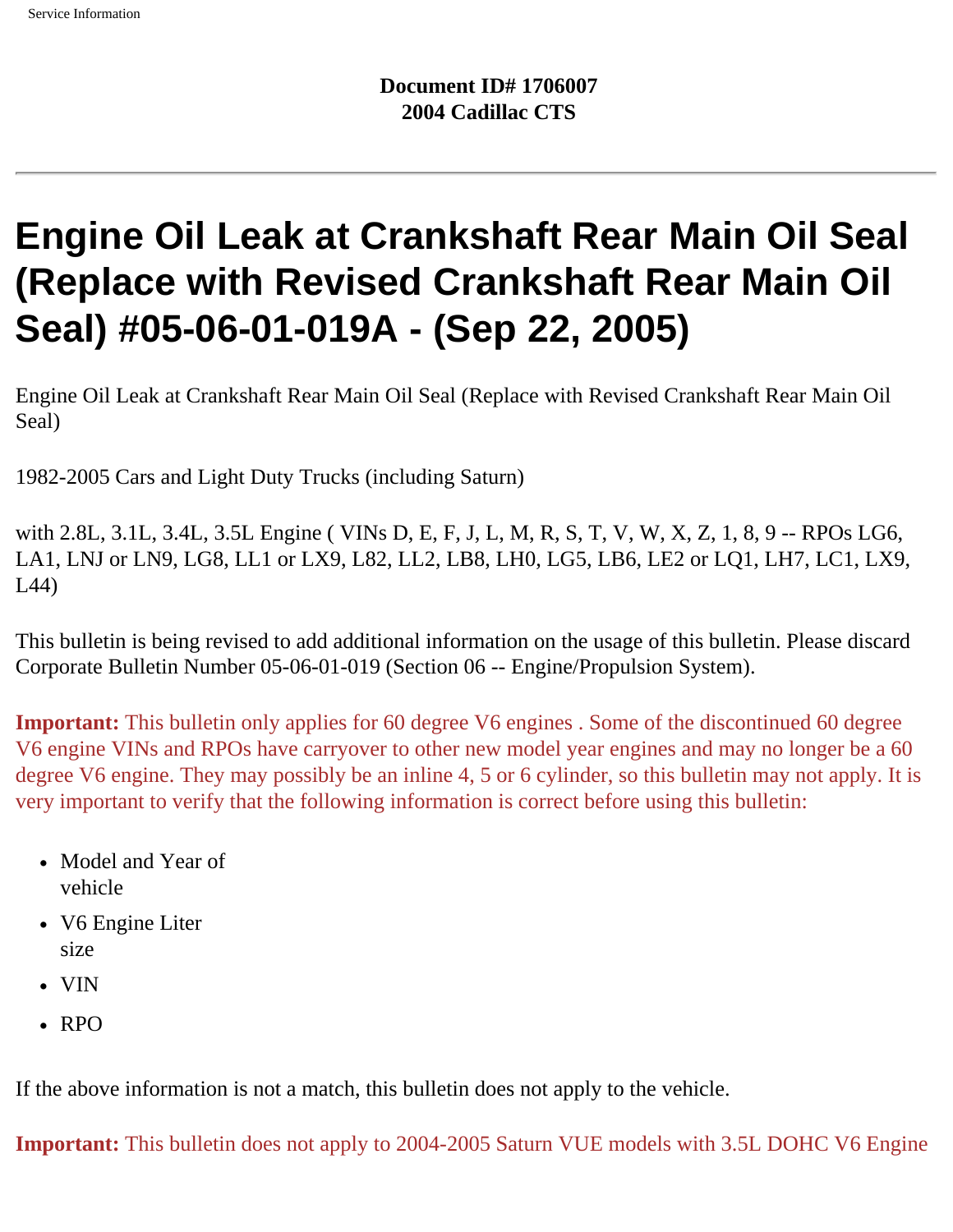Service Information

(VIN 4 - RPO L66).

## **Condition**

Some customers may comment on external oil leakage.

## **Correction**

**Important:** Before replacement of the new design crankshaft rear main oil seal, be sure the PCV system is operating correctly.

A new design crankshaft rear main oil seal has been released. This seal incorporates features that improve high mileage durability. Replace the crankshaft rear main oil seal with the new design rear main oil seal, P/N 12592195 (in Canada, P/N 31022784) using the following service procedures.

**Tools Required**



### **J 34686 Rear Main Seal Installer**

This tool has a unique spin handle design to allow the technician to easily install the rear main seal squarely and to the correct depth.

**Removal Procedure**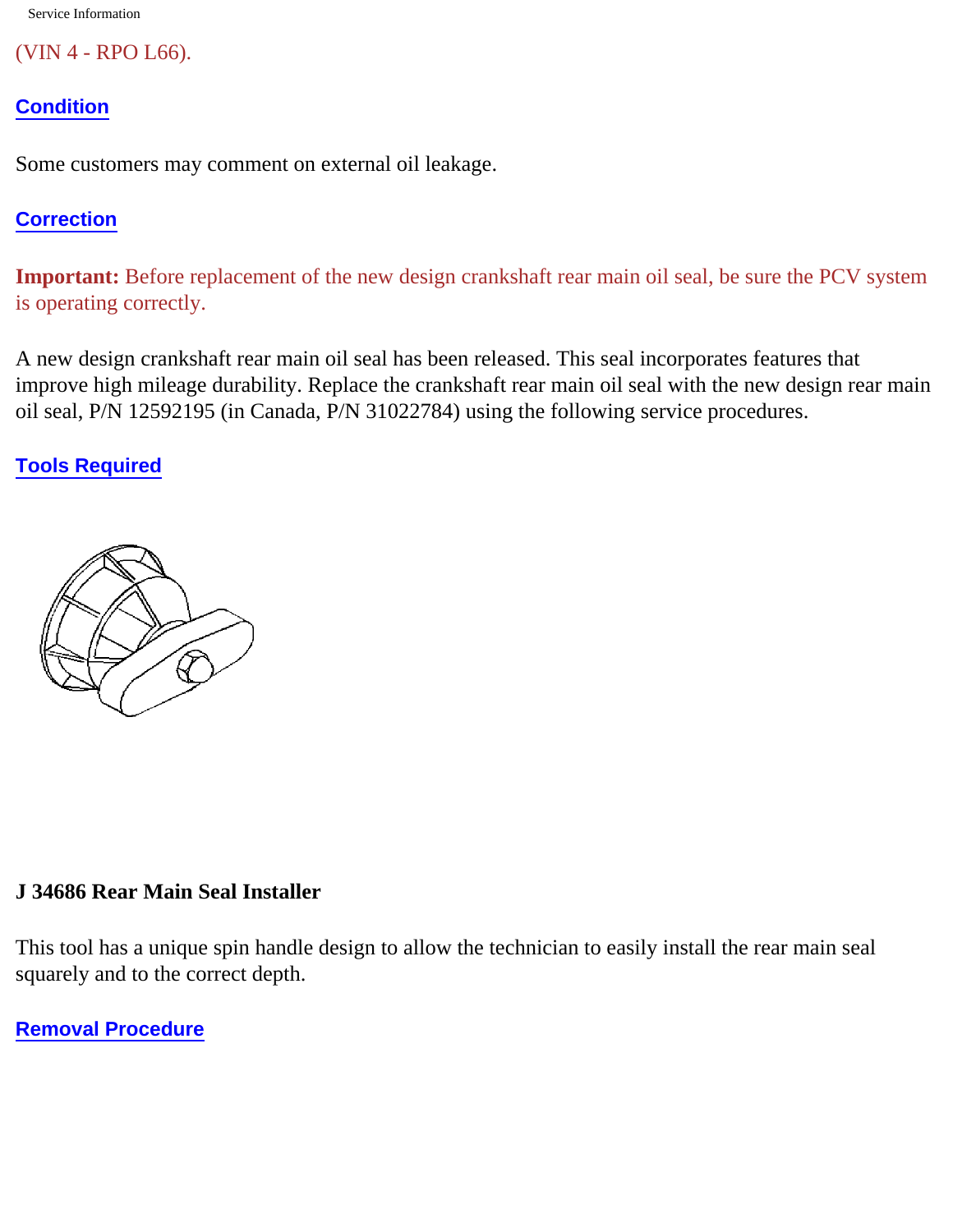

- 1. Remove the transmission. Refer to Transmission Replacement in SI or the appropriate Service Manual.
- 2. Remove the engine flywheel. Refer to Engine Flywheel Replacement in SI or the appropriate Service Manual.

**Important:** Do not nick the crankshaft sealing surface when removing the seal.

- 3. Insert a flat-bladed or similar tool through the dust lip at an angle.
- 4. Pry the crankshaft rear oil seal out by moving the handle of the tool towards the end of the crankshaft.
- 5. Repeat, as necessary , around the crankshaft rear oil seal until the seal is removed.

#### **Installation Procedure**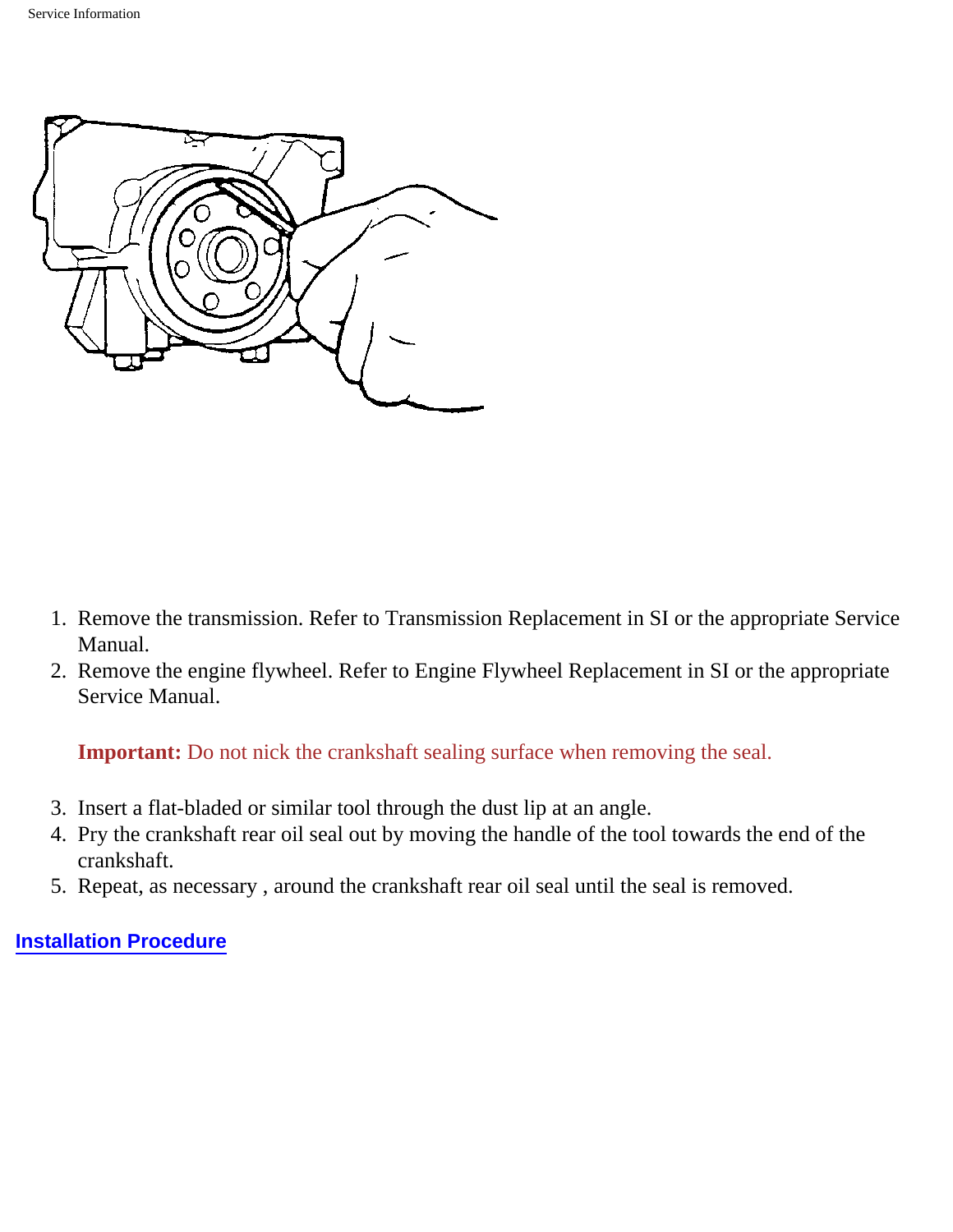

**Notice:** Do not apply or use any oil lubrication on the crankshaft rear oil seal or the seal installer. Do not touch the sealing lip of the oil seal once the protective sleeve is removed. Doing so will damage or deform the seal.

**Notice:** Clean the crankshaft sealing surface with a clean, lint free towel. Inspect the lead-in edge of the crankshaft for burrs or sharp edges that could damage the rear main oil seal. Remove any burrs or sharp edges with crocus cloth or equivalent before proceeding.

**Important:** Note the direction of the rear oil seal. The new design seal is a reverse style as opposed to what has been used in the past. *"THIS SIDE OUT"* has been stamped into the seal, as shown in the graphic.

- 1. Carefully remove the protection sleeve from the NEW crankshaft rear oil seal.
- 2. Install the crankshaft rear oil seal onto the J 34686-Rear Main Seal Installer by sliding the crankshaft rear oil seal over the mandrel using a twisting motion until the back of the crankshaft rear oil seal bottoms squarely against the collar of the tool.
- 3. Perform the following steps in order to install the crankshaft rear oil seal:
	- A. Align the dowel pin of the J 34686 with the dowel pin in the crankshaft.
	- B. Attach the J 34686 to the crankshaft by hand, or tighten the attaching screws.